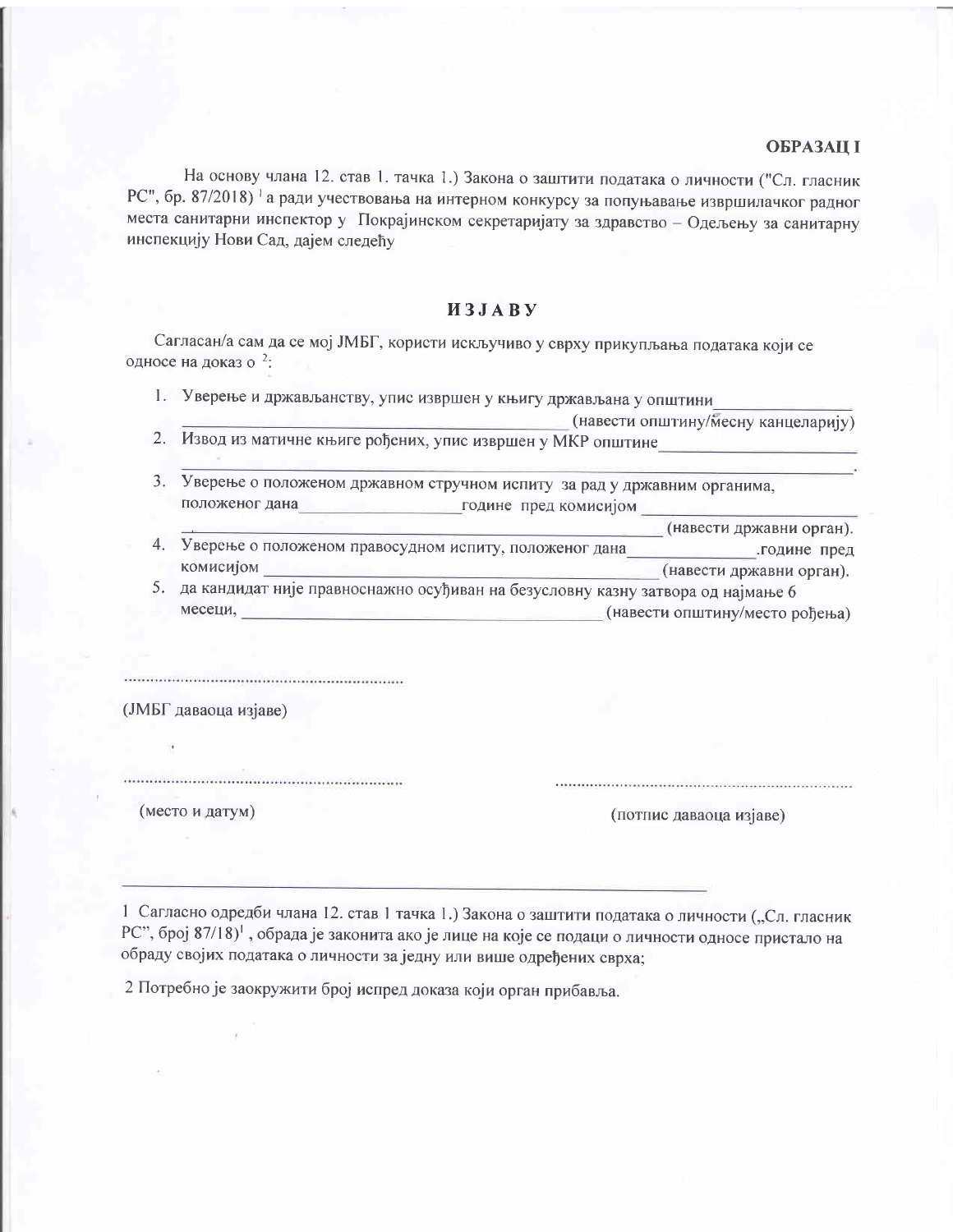### **ОБРАЗАЦ II**

На основу члана 103. став 3. Закона о општем управном поступку ("Сл. гласник РС", број 18/16)1, а ради учествовања на интерном конкурсу за попуњавање извршилачког радног места санитарни инспектор у Покрајинском секретааријту за здравство - Одељење за санитарну инспекцију Нови Сад, дајем следећу

# *H***3JAB** *y*

Изјављујем да ћу сам/а за потребе поступка прибавити и доставити, до истека рока за подношење пријава на наведени интерни конкурс, доказ 2:

- 1. оригинал или оверену фотокопију извода из матичне књиге рођених:
- 2. оригинал или оверену фотокопију уверења о држављанству Републике Србије, не старије од 6 месеци;
- 3. оригинал или оверену фотокопију доказа о положеном стручном испиту за рад у органима управе
- 4. оригинал или оверену фотокопију доказа о положеном правосудном испиту;
- 5. оригинал или оверену фотокопију уверења МУП-а да кандидат није правоснажно осуђиван на безусловну казну затвора од најмање шест месеци, не старије од шест месеци

(место и датум)

(потпис даваоца изјаве)

1 Сагласно одредби члана 103. став 3. Закона о општем управном поступку ("Сл. гласник РС", број 18/16), у постуку који се покреће по захтеву странке орган може да врши увид, прибавља и обрађује личне податке о чињеницама о којима се води службена евиденција када је то неопходно за одлучивање, осим ако странка изричито изјави да ће те податке прибавити сама. Ако странка у року не поднесе личне податке неопходне за одлучивање органе, захтев за покретање постука ће се сматрати неуредним.

2 Потребно је заокружити број испред доказа који ће учесник конкурса сам прибавити.